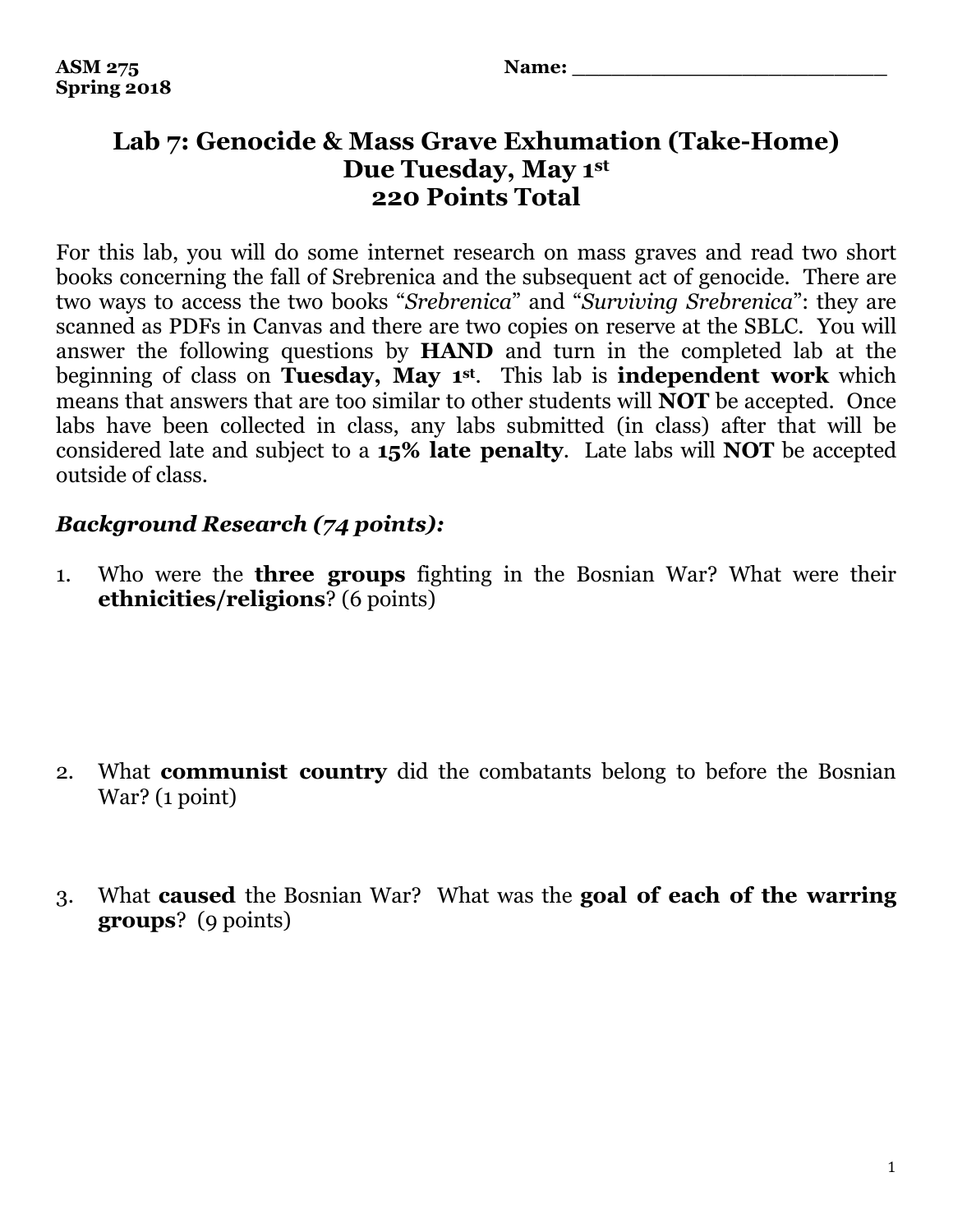- 4. What is the definition of a **criminal mass grave**? (2 points)
- 5. What is the definition of **ethnic cleaning**? What is the definition of **genocide**? What is the **difference between the two**? (6 points)

6. What is **culturicide** and **eliticide**? How were these **carried out in Bosnia** (give real examples)? (10 points)

7. Briefly discuss the **four campaigns of ethnic cleansing** in Bosnia. (12 points)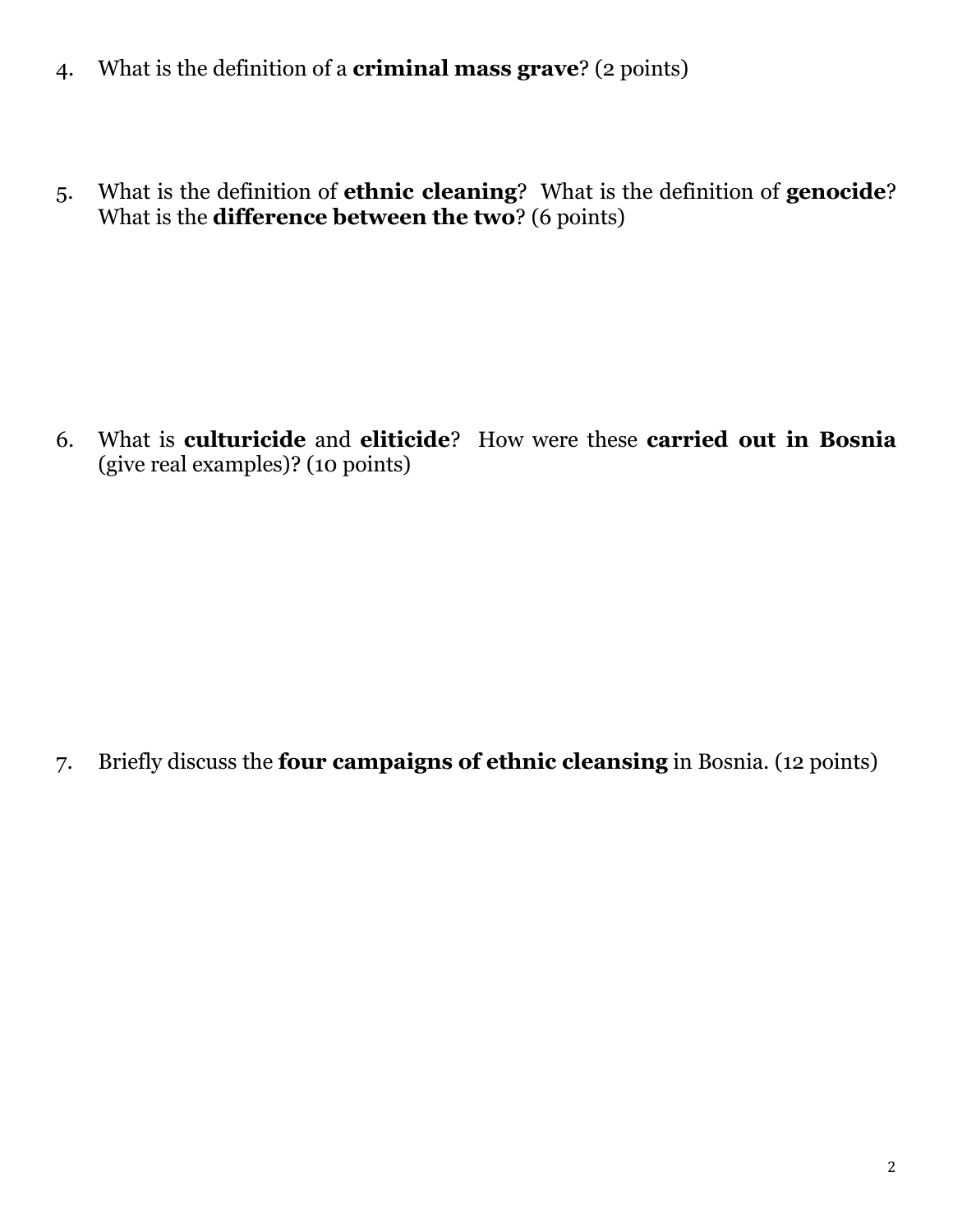- 8. What is the **Minnesota protocol**? When was it **established**? (4 points)
- 9. Why were the events at Srebrenica labeled as "**genocide**"? (3 points)
- 10. Once the Bosnian War was over, approximately **how many people were missing**? What was the ethnic make-up and percentage? (2 points)
- 11. What was the **ICTY**? When was it **established**? How many people did it **indict** and how many were **found guilty**? (8 points)

- 12. What was the **ICMP**? What is its **mission**? (3 points)
- 13. What is the **PHR**? What is its **mission**? (3 point)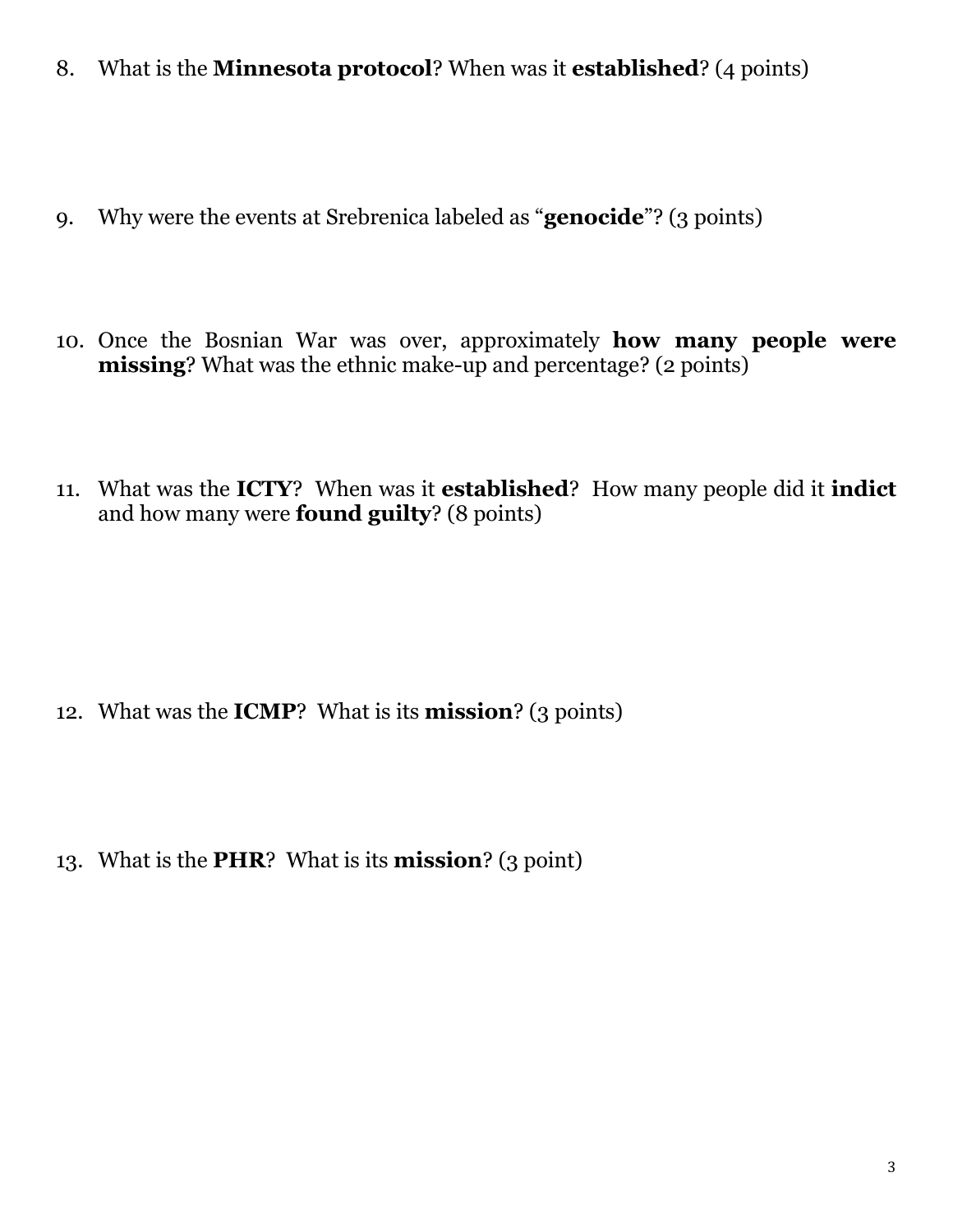14. What is the "**Nuclear Short Tandem Repeat (STR) method**" of DNA identification? Explain. (4 points)

15. **How recently** have mass graves been found in Bosnia? (1 point)

## *Srebrenica Reading (94 points):*

- 1. When did the **mass killings of Srebrenica** occur? (2 points)
- 2. **How many men and boys** were murdered? What was **their ethnicity**? (4 points)
- 3. What happened to the **women and children**? (2 points)
- 4. What relationship did the **executed have with their executioners** before the war? (2 points)
- 5. Why were **only the men executed**? (2 points)
- 6. During Roman and Medieval times, what was **Srebrenica known for**? (2 points)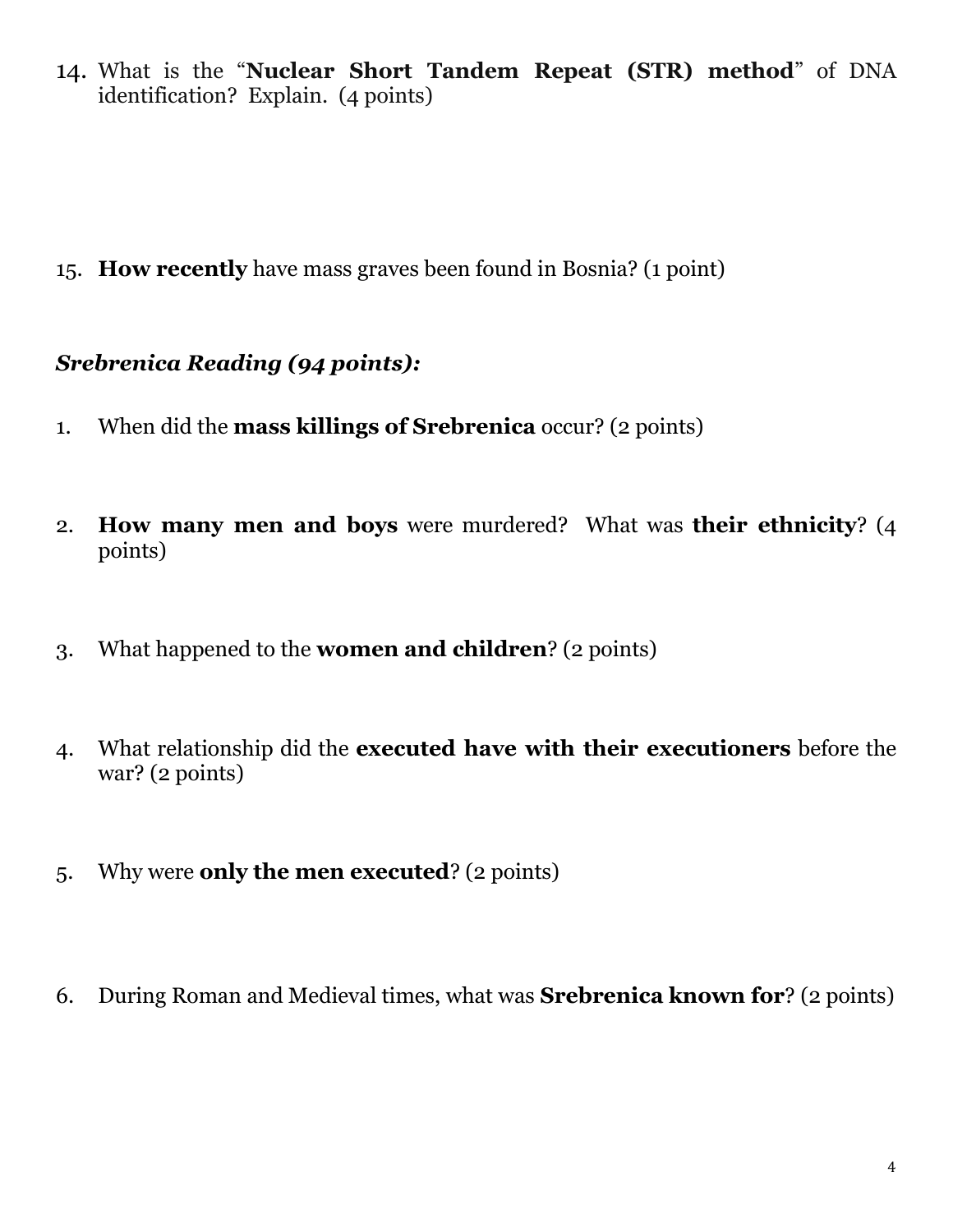- 7. After WWII, **what industry** boomed in its industrial zone? (2 points)
- 8. According to the last pre-war census, what was the **ethnic make-up** of the Srebrenica municipality? (4 points)
- 9. What was the "**Brussels Declaration**"? (3 points)
- 10. Why was a **referendum suggested** for Bosnia and Herzegovina? (3 points)
- 11. **When and why** was the "Serb Republic of Bosnia and Herzegovina" established? (4 points)
- 12. What was it eventually **renamed**? (1 point)
- 13. According to Ratko Mladić, the **political goals could not be realized** without what? (1 point)
- 14. The conflict in Srebrenica is **divided into two periods**. What are the **dates for the first period**? (1 point)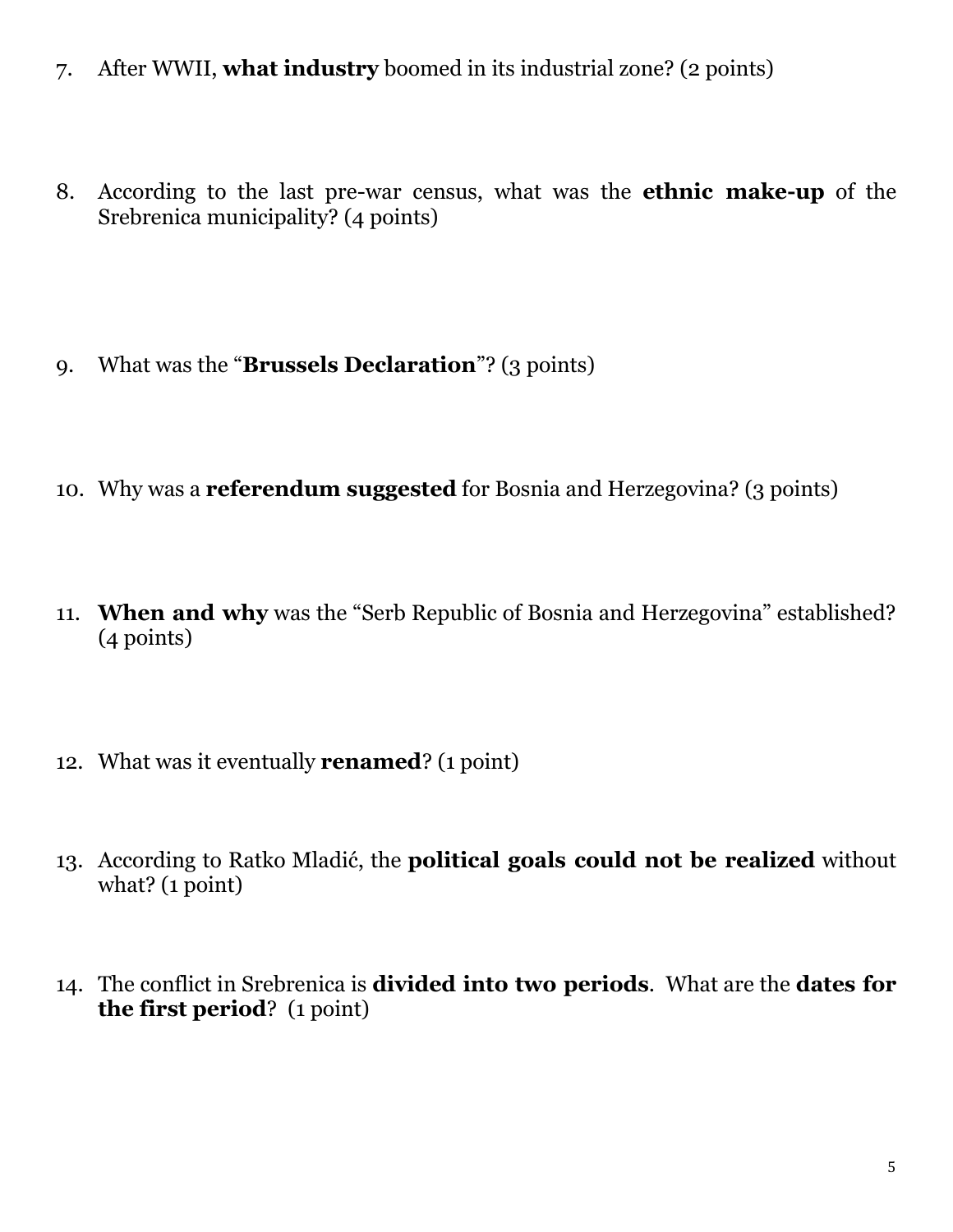- 15. Discuss **what happened** during this first period. (3 points)
- 16. What are the **dates for the second period**? (1 point)
- 17. Discuss **what happened** during this period. (3 points)
- 18. When did the **first humanitarian aid food airdrops** begin? Why by air? (3 points)
- 19. How did the people of Srebrenica **communicate with the outside world**? What was the **first priority** of this communication? (2 points)
- 20. When was the **UN Security Council Resolution** signed? What was its **intent**? Explain. (3 points)
- 21. What were the **orders of the Drina Corps** in July 1994? (3 points)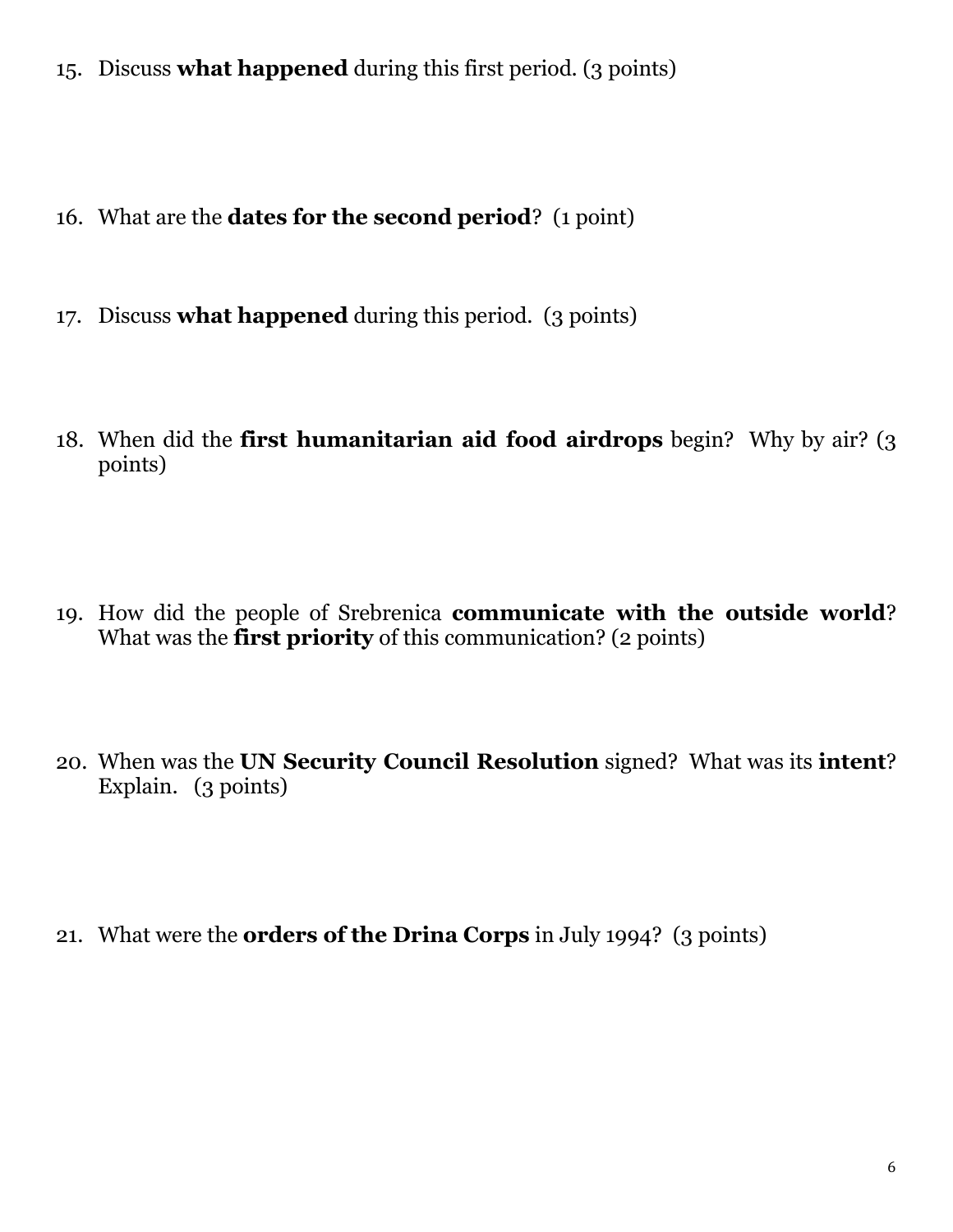- 22. What was **Directive 7**? (3 points)
- 23. What was "**Krivaja-95**"? (3 points)
- 24. When did the **first attack on Srebrenica** occur? When did the Serb forces begin **taking parts of the town**? (2 points)
- 25. Where did the people **seek refuge**? Approximately **how many people** sought refuge? How many were **let in**? (3 points)
- 26. What was the "**White House**"? What **happened there**? (3 points)
- 27. When did the **first large-scale execution** take place? (1 point)
- 28. Discuss **three places** where the executions took place. Include not only the place but how the executions were conducted. (9 points)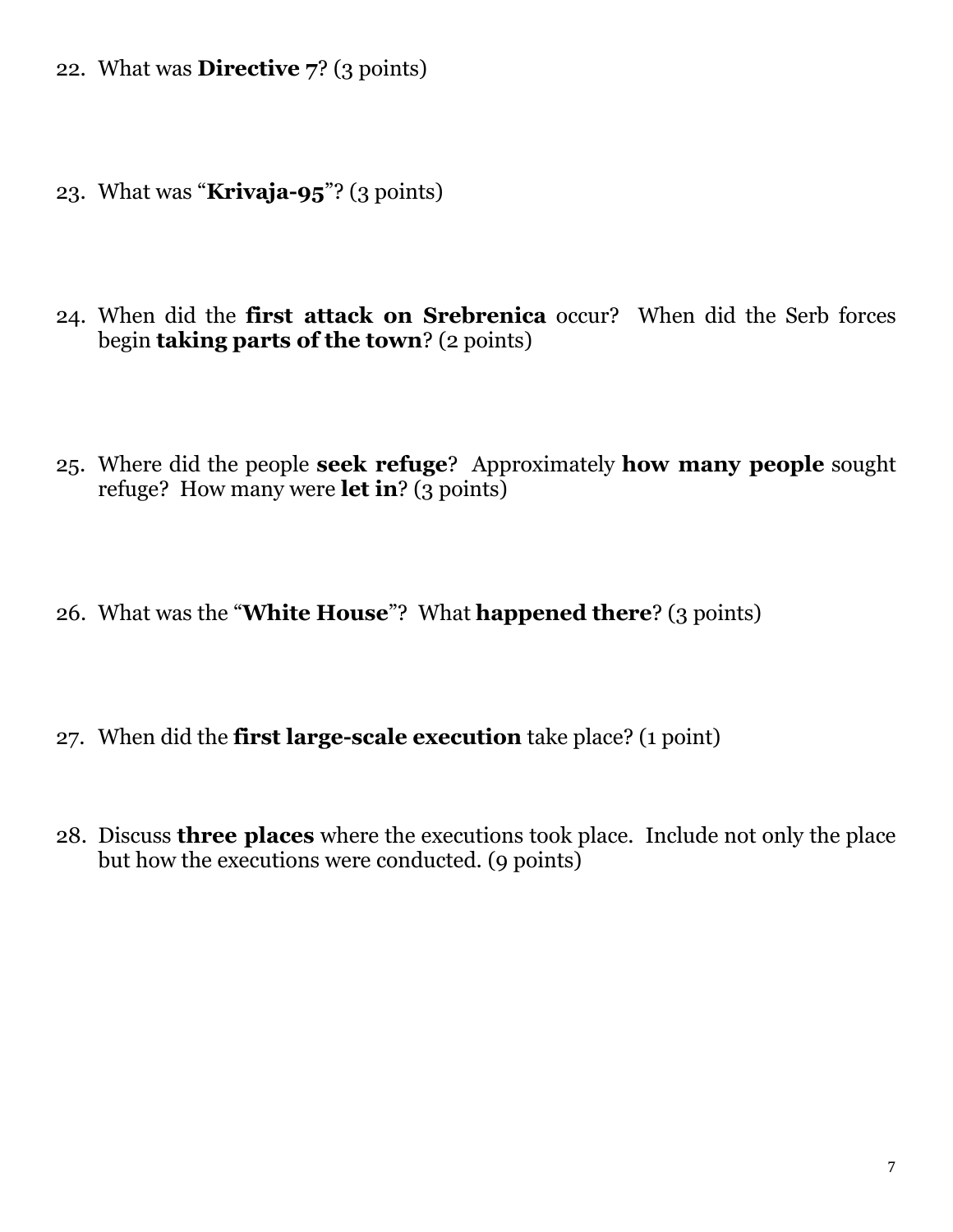29. What was **operation "Sanitation**"? What did it involve? (3 points)

30. What linked **the execution sites, primary and secondary graves** together? Discuss several pieces of evidence. (6 points)

- 31. Who was the **first to present evidence** of these executions to the international community? **What** was presented? (3 points)
- 32. What is the **status of Srebrencia** today? What happened to the **survivors**? (3 points)
- 33. What were the findings as to **Serbia's responsibility**? Discuss two. (4 points)

## *Surviving Srebrenica Reading (52 points):*

1. What is **Hasan's ethnicity**? **Where** does he live (city)? (2 points)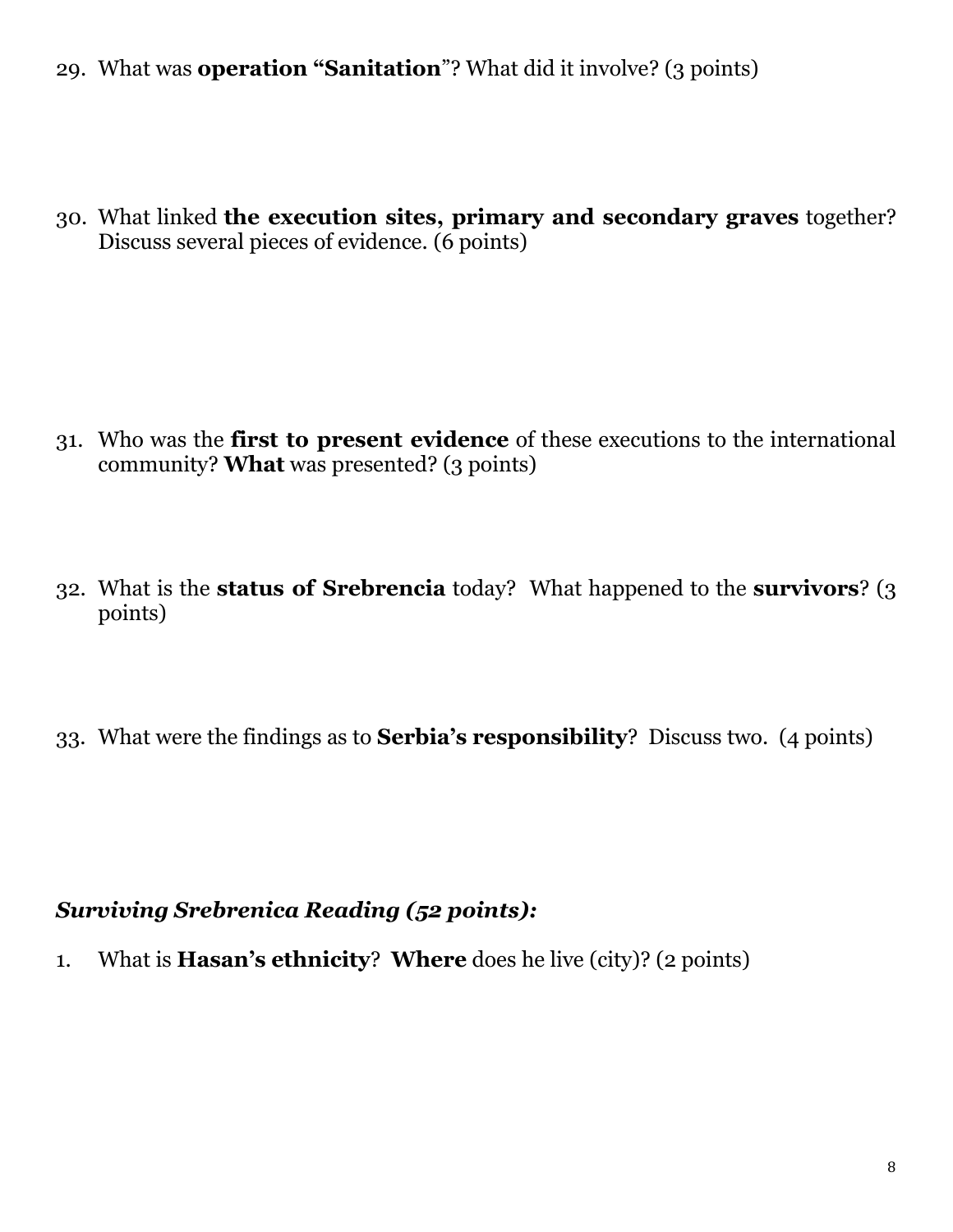2. What was life like for Hasan **prior to the war**? Discuss giving at least three examples of his life. (9 points)

- 3. What were the **first hints** that things were taking a turn toward conflict? Give at least one example. (2 points)
- 4. What was life like for Hasan in Srebrenica **during the war**? Explain giving at least three examples. (9 points)

5. How did **things change** once the UN arrived? Explain, giving at least three examples. (9 points)